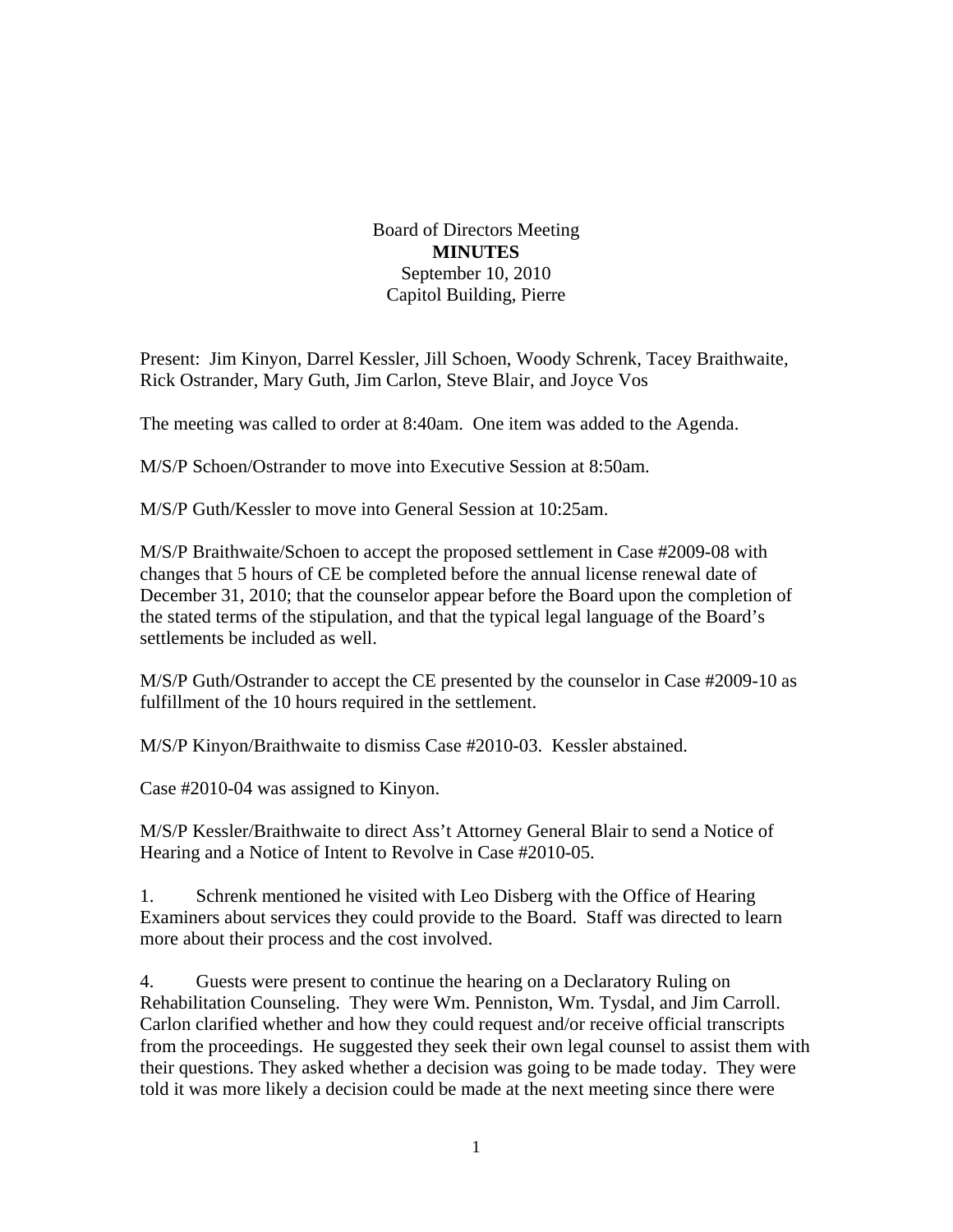going to be more documents distributed today and the Board would need time to review them all. Documents they presented for the official record were a letter from Penniston, a letter from Tysdal, and a letter from Cindy Chapman, Executive Director for the Commission on Rehabilitation Counselor Certification. The guests were asked if they had anything new to offer on the issue. Both Penniston and Tysdal addressed the Board. Schrenk noted a sentence about diagnosis and treatment in Chapman's letter that he felt conflicted with the CRC Code of Professional Ethics. Penniston agreed the statement wasn't clear. Schrenk mentioned he would contact Chapman about it.

They were promised all the documents would be disseminated to the full board promptly. Also, that the Board could continue to take comments up to the next meeting and those would be disseminated to the Board ahead of time. The plan was that the next meeting would involve the discussion and vote.

For the record, the official documents to date are: Chapman letter, Penniston letter, Tysdal letter, CRCC Code of Professional Ethics, an email from Dr. Trenhaile, Department Head, SDSU Counseling and Human Development, and the SDSU counseling course catalog.

2. M/S/P Kessler/Schoen to approve the June 4, 2010 Minutes with two minor corrections.

3. M/S/P Schoen/Ostrander to approve the request from Gretchen Hartman's for an extension of her LMFT supervision period.

5. M/S/P Kinyon/Schoen to approve all the proposed legislation with two changes in §36-32-2 – two lay members back to three and six professional members changed to five.

6. M/S/P Ostrander/Schoen to direct Staff to respond to Karine Pogosyan that there is no documentation to support she has qualifying hours from ND.

7. Schoen and Guth briefed the Board on the supervision task committee meeting they conducted in August. They will attempt to conduct another face-face meeting in October, and then a conference call in November.

8. Schrenk presented a report on his attendance at the NBCC meeting this summer.

9. The current financials were available, and Staff referenced the 8-Year-View.

10. The list of new licensees since the last meeting was provided as informational.

11. The annual statistical reports from NBCC for the SD NCE and NCMHCE examinees were provided as informational.

 Staff presented a continuing education request from Patricia LaVelle. A motion was made by Guth and seconded by Kessler to approve the program for six hours of